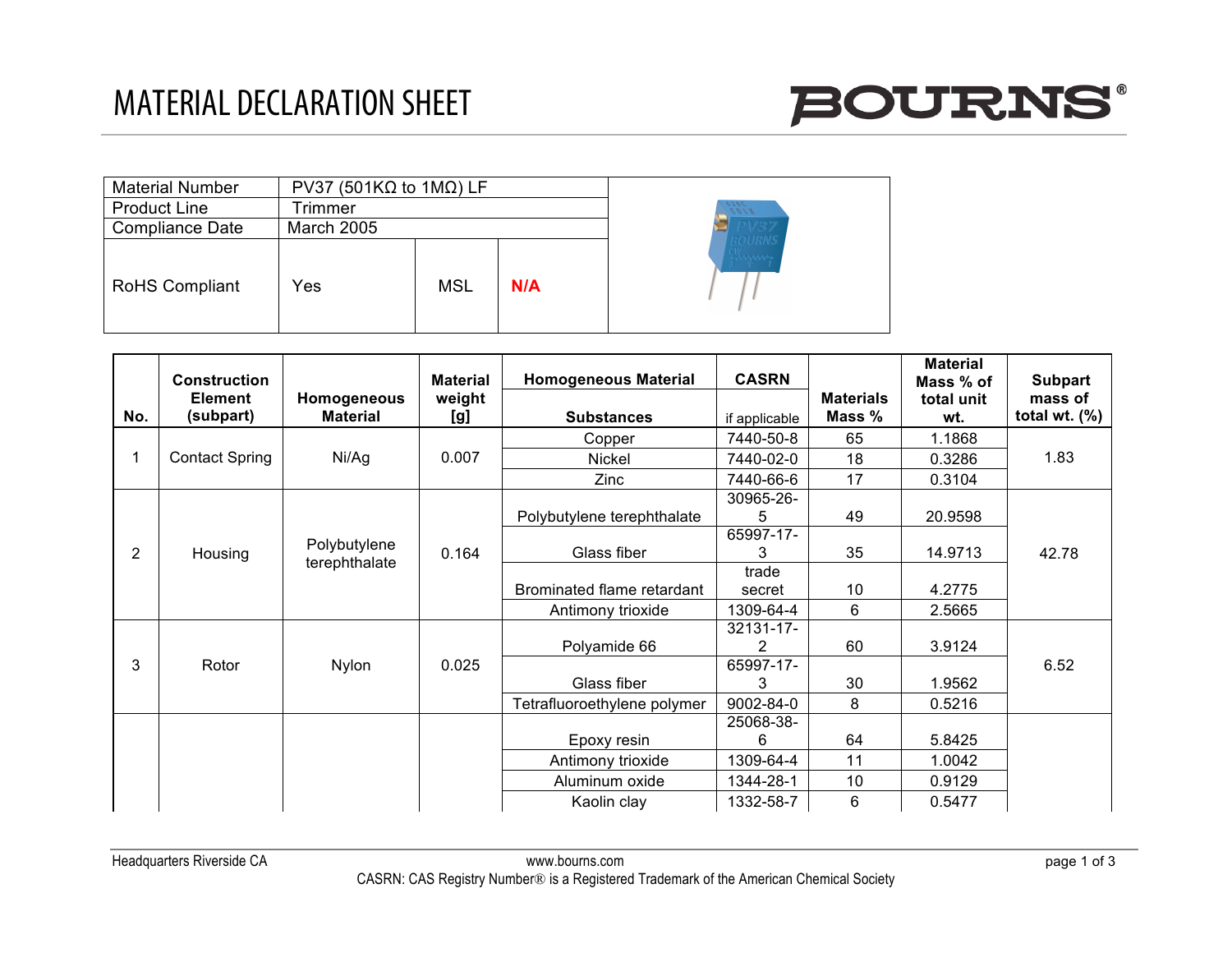## MATERIAL DECLARATION SHEET



|    |                        |                      |                  | Magnesium alumino silicate | 1302-88-1      | 9              | 0.8216  |       |
|----|------------------------|----------------------|------------------|----------------------------|----------------|----------------|---------|-------|
|    |                        |                      |                  | Copper                     | 7440-50-8      | 62             | 7.9238  |       |
| 5  | Shaft                  | <b>Brass</b>         | 0.049            | Zinc                       | 7440-66-6      | 35.05          | 4.4795  | 12.78 |
|    |                        |                      |                  | Iron                       | 7439-89-6      | 0.35           | 0.0447  |       |
| 6  | Substrate              | Ceramic              | 0.06             | Lead                       | 7439-92-1      | 2.6            | 0.3323  |       |
|    |                        |                      |                  | Aluminum oxide             | 1344-28-1      | 96             | 15.0235 |       |
|    |                        |                      |                  | Silicon dioxide            | 7631-86-9      | $\overline{2}$ | 0.3130  | 15.65 |
|    |                        |                      |                  | Magnesium oxide            | 1309-48-4      |                | 0.1565  |       |
| 7  |                        |                      | 0.0002           | Calcium oxide              | 1305-78-8      | 1              | 0.1565  | 0.05  |
|    |                        |                      |                  | Silver                     | 7440-22-4      | 94             | 0.0489  |       |
|    | <b>Termination Ink</b> | Ink                  |                  | Palladium                  | 7440-05-3      | 3              | 0.0015  |       |
|    |                        |                      |                  | Copper                     | 7440-50-8      | 1.2            | 0.0006  |       |
|    | Resistive Ink          | Ink                  | 0.002            | <b>Bismuth</b>             | 7440-69-9      | 2              | 0.0011  | 0.52  |
|    |                        |                      |                  |                            | 12036-10-      |                |         |       |
|    |                        |                      |                  | <b>Ruthenium Dioxide</b>   |                | 9.7            | 0.0506  |       |
| 8  |                        |                      |                  | Lead                       | 7439-92-1      | 30.1           | 0.1570  |       |
|    |                        |                      |                  | Boron                      | 7440-42-8      | 30.1           | 0.1570  |       |
|    |                        |                      |                  | Silicon                    | 7440-21-3      | 30.1           | 0.1570  | 10.75 |
|    | <b>Terminals</b>       | Copper               | 0.040            | Copper                     | 7440-50-8      | 99.999         | 10.4329 |       |
| 9  |                        |                      |                  | Oxygen                     | 7782-44-7      | 0.001          | 0.0001  |       |
| 10 | Lubricant              | Plating<br>Lubricant | 0.0012<br>0.0001 | Tin                        | 7440-31-5      | 100            | 0.3130  | 0.052 |
|    |                        |                      |                  | Polydimethylsiloxane       | 63148-62-<br>9 | 58             | 0.030   |       |
|    |                        |                      |                  | Dimethyl siloxane          | 70131-67-<br>8 | 9.5            | 0.005   |       |
|    |                        |                      |                  | Silica, amophous           | 7631-86-9      | 12.5           | 0.007   |       |
|    |                        |                      |                  | Siloxane/silicones         | 63148-56-      | 14             | 0.007   |       |
|    |                        |                      |                  | Tetrafluoroethane          | 9002-84-0      | 6              | 0.003   |       |
|    |                        | <b>Total Weight</b>  | 0.3834           |                            |                |                |         |       |